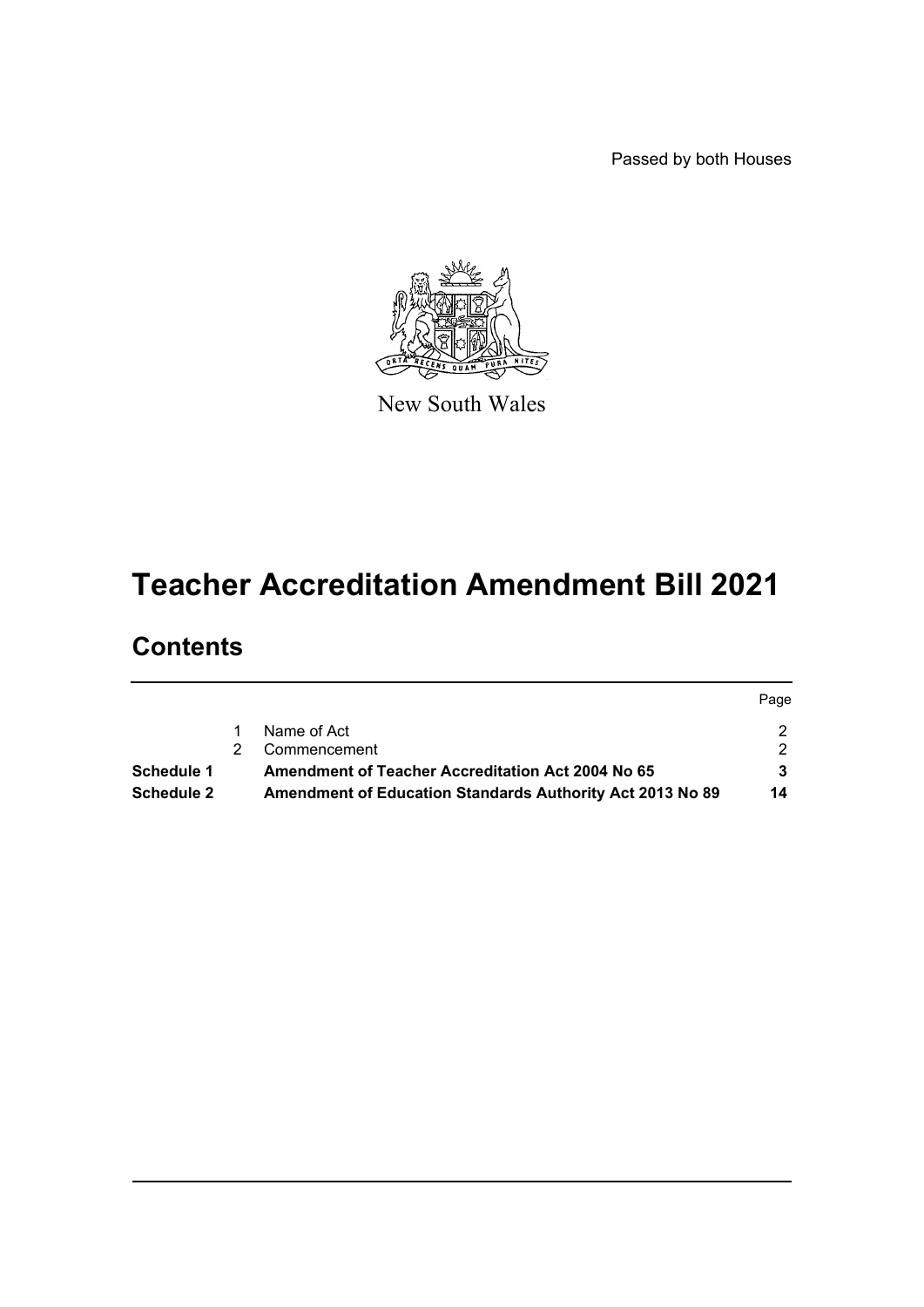*I certify that this PUBLIC BILL, which originated in the LEGISLATIVE COUNCIL, has finally passed the LEGISLATIVE COUNCIL and the LEGISLATIVE ASSEMBLY of NEW SOUTH WALES.*

*Legislative Council 2021* *Clerk of the Parliaments*

New South Wales

# **Teacher Accreditation Amendment Bill 2021**

Act No , 2021

An Act to amend the *Teacher Accreditation Act 2004* to strengthen child protection requirements for teacher accreditation and improve the effectiveness of the teacher accreditation scheme; and for related purposes.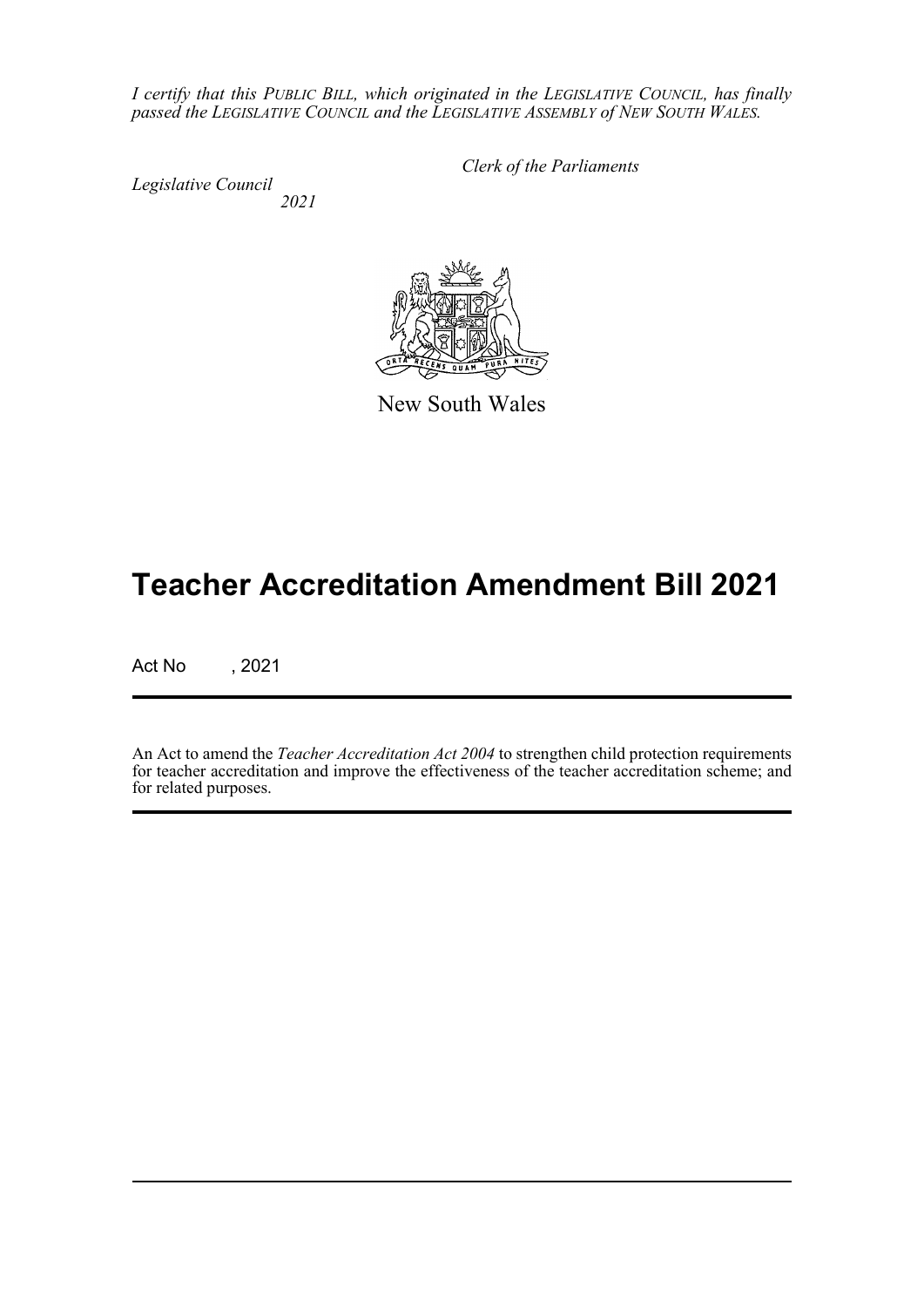# <span id="page-2-0"></span>**The Legislature of New South Wales enacts—**

### **1 Name of Act**

This Act is the *Teacher Accreditation Amendment Act 2021*.

### <span id="page-2-1"></span>**2 Commencement**

This Act commences on the date of assent to this Act.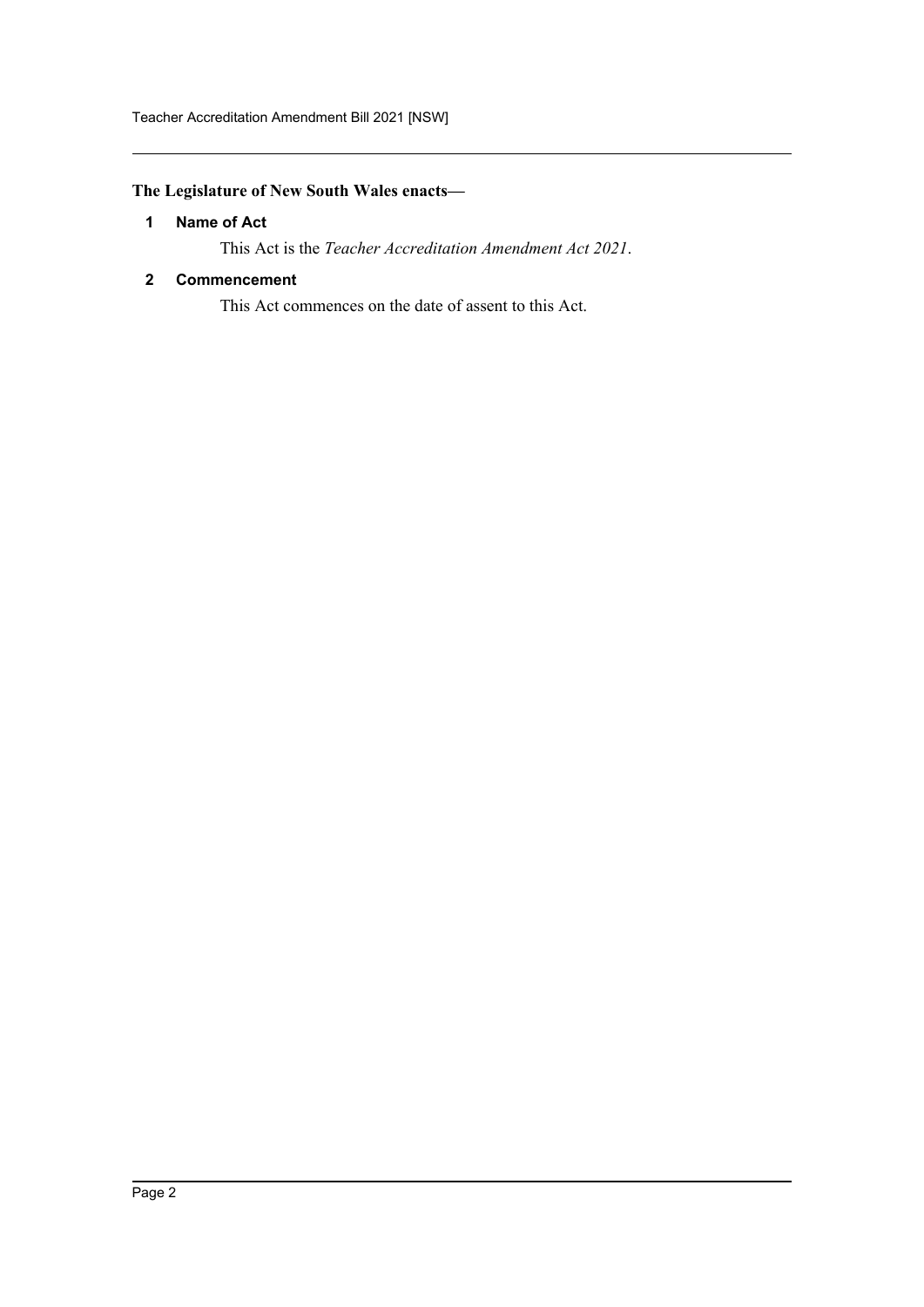# <span id="page-3-0"></span>**Schedule 1 Amendment of Teacher Accreditation Act 2004 No 65**

# **[1] Section 3 Definitions**

Omit the definition of *early childhood education centre* from section 3(1). Insert instead *early childhood education centre* or *centre* means the following, but does not include a family day care service or an out-of-school hours or vacation care service—

- (a) an approved education and care service within the meaning of the *Children (Education and Care Services) National Law (NSW)* or the *Children (Education and Care Services) Supplementary Provisions Act 2011*,
- (b) a service or facility of a class declared by the regulations to be an early childhood education centre.

#### **[2] Section 3(1), definitions of "ECEC executive", "non-teaching ECEC executive", "non-teaching school executive", "QTC", "school executive" and "teacher accreditation authority"**

Omit the definitions.

# **[3] Section 3(1)**

Insert in alphabetical order—

*Children's Guardian* means the Children's Guardian appointed under the *Children's Guardian Act 2019*, section 115.

*relevant complaint* about a person means an allegation that—

- (a) the person has engaged in misconduct, or
- (b) the person is incompetent in performing the work of a teacher, or
- (c) the person has failed to comply with the professional teaching standards.

*working with children check clearance* has the same meaning as in the *Child Protection (Working with Children) Act 2012*.

# **[4] Section 3A Meaning of "teach"**

Insert after section  $3A(1)(a)(ii)$ —

(iii) supporting and leading the development and implementation of the delivery and assessment of the courses, and

# **[5] Section 3A(1)(b)(iii)**

Insert at the end of section  $3A(1)(b)(ii)$ —

, and

(iii) supporting and leading the development and implementation of the delivery and assessment of the educational program.

# **[6] Section 3A(1)**

Omit "whether or not the person who is undertaking any such duties undertakes other duties in the school or centre (such as those of a school executive, school counsellor or ECEC executive).".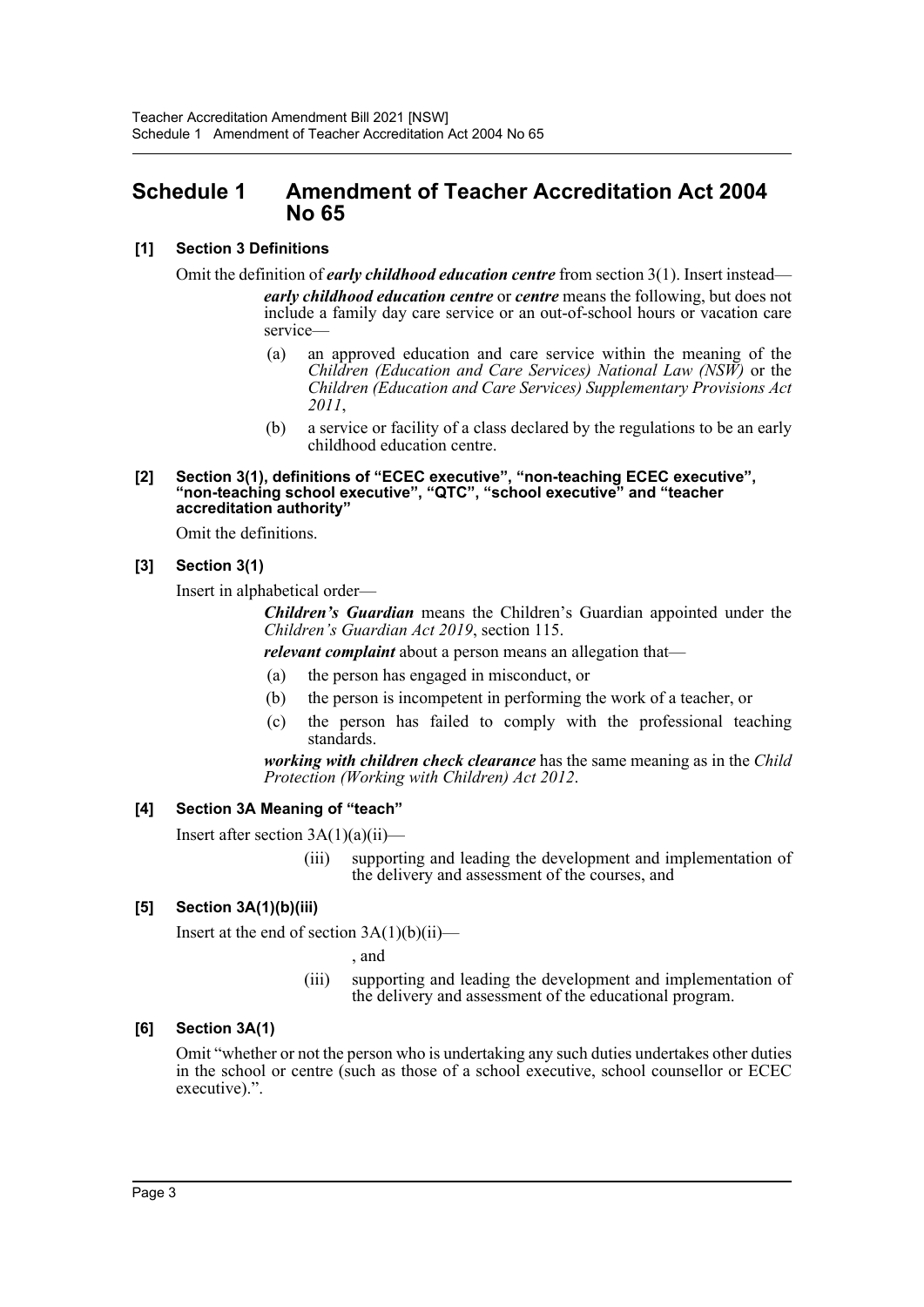# **[7] Section 4**

Omit the section. Insert instead—

### **4 Protection of children paramount**

This Act must be administered by applying the principle that, in an action or decision concerning a child or young person, the safety, welfare and wellbeing of the child or young person are paramount.

# **[8] Part 2**

Omit the Part. Insert instead—

# **Part 2 Authority's functions**

# **6 Functions of Authority**

- (1) The functions of the Authority under this Act include the following—
	- (a) to provide advice to the Minister on the development, content and application of the professional teaching standards,
	- (b) to provide advice to the Minister on the Minister's other functions under this Act,
	- (c) to monitor the accreditation process across all schools,
	- (d) to ensure professional teaching standards are applied fairly and consistently,
	- (e) to monitor, evaluate and report on the quality of initial and continuing teacher education courses and programs approved under the professional teaching standards,
	- (f) to assess a person's suitability to teach,
	- (g) to accredit teachers at all levels, including the voluntary accreditation of teachers at higher levels and non-practising teachers,
	- (h) to suspend, revoke and impose conditions on accreditation,
	- (i) other functions imposed by or under this Act or another Act.
- (2) The functions of the Authority under this Act also include making decisions about whether or not to approve—
	- (a) a teacher education course or program for the purposes of this Act, or
	- (b) a person or body to provide professional development in accordance with the requirements of the professional teaching standards.
- (3) The functions of the Authority under this Act do not extend to industrial matters concerning teachers, for example, the salaries of teachers or the conditions of employment of teachers.

# **7 Obtaining and sharing information**

- (1) The Authority may obtain relevant information from, and disclose relevant information to, the following *relevant entities*, for an authorised purpose—
	- (a) the Children's Guardian,
	- (b) the Commissioner of Police,
	- (c) a school or early childhood education centre, or an equivalent entity in another jurisdiction, including outside Australia,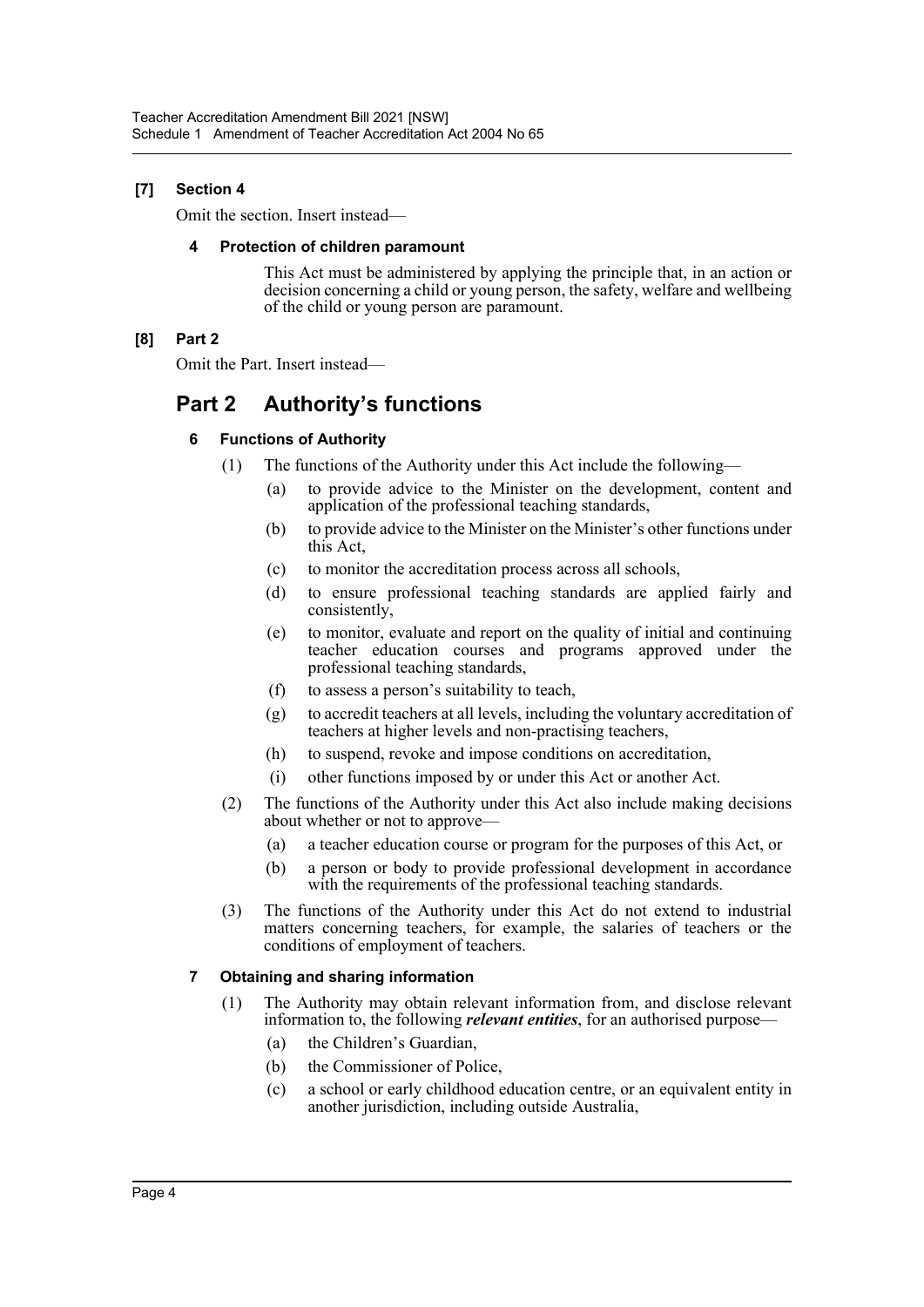- (d) an organisation to which a matter relevant to an assessment of suitability has been referred under section 38.
- (2) In this section—

*authorised purpose* means a purpose for or in connection with the execution or administration of this Act and includes the following purposes—

- (a) the verification of the identity of a person who is an applicant for, or the holder of, an accreditation under this Act,
- (b) the consideration and determination of a person's application under this Act,
- (c) assessing and determining under Part 4, Division 2 whether to suspend or revoke a person's accreditation,
- (d) assessing and determining under Part 4, Division 4 whether a person is suitable to teach.

*clearance history*, of a person, means the history of action taken in relation to an application for a clearance by the person or a clearance held by the person under the *Child Protection (Working with Children) Act 2012*, including the following—

- (a) a risk assessment determination,
- (b) an interim bar,
- (c) a refusal of an application,
- (d) the suspension or cancellation of a clearance.
- *relevant information* means the following information about a person—
- (a) information relevant to the verification of the identity of the person,
- (b) information about the person disclosed by the person to a relevant entity,
- (c) information about the person's criminal history in this jurisdiction or another jurisdiction,
- (d) information about disciplinary proceedings against the person in this jurisdiction or another jurisdiction,
- (e) information about the person's clearance history,
- (f) information about whether the person continues to comply with accreditation requirements and teaching standards under the professional teaching standards,
- (g) other information relevant to assessing the person's suitability to teach, including a relevant complaint.

# **[9] Section 16 Authority to maintain roll of teachers**

Omit section 16(2)(a). Insert instead—

(a) the public register of teachers, and

# **[10] Section 17**

Omit the section. Insert instead—

#### **17 Public register of teachers**

(1) A public register of accredited persons must be published on the Authority's website.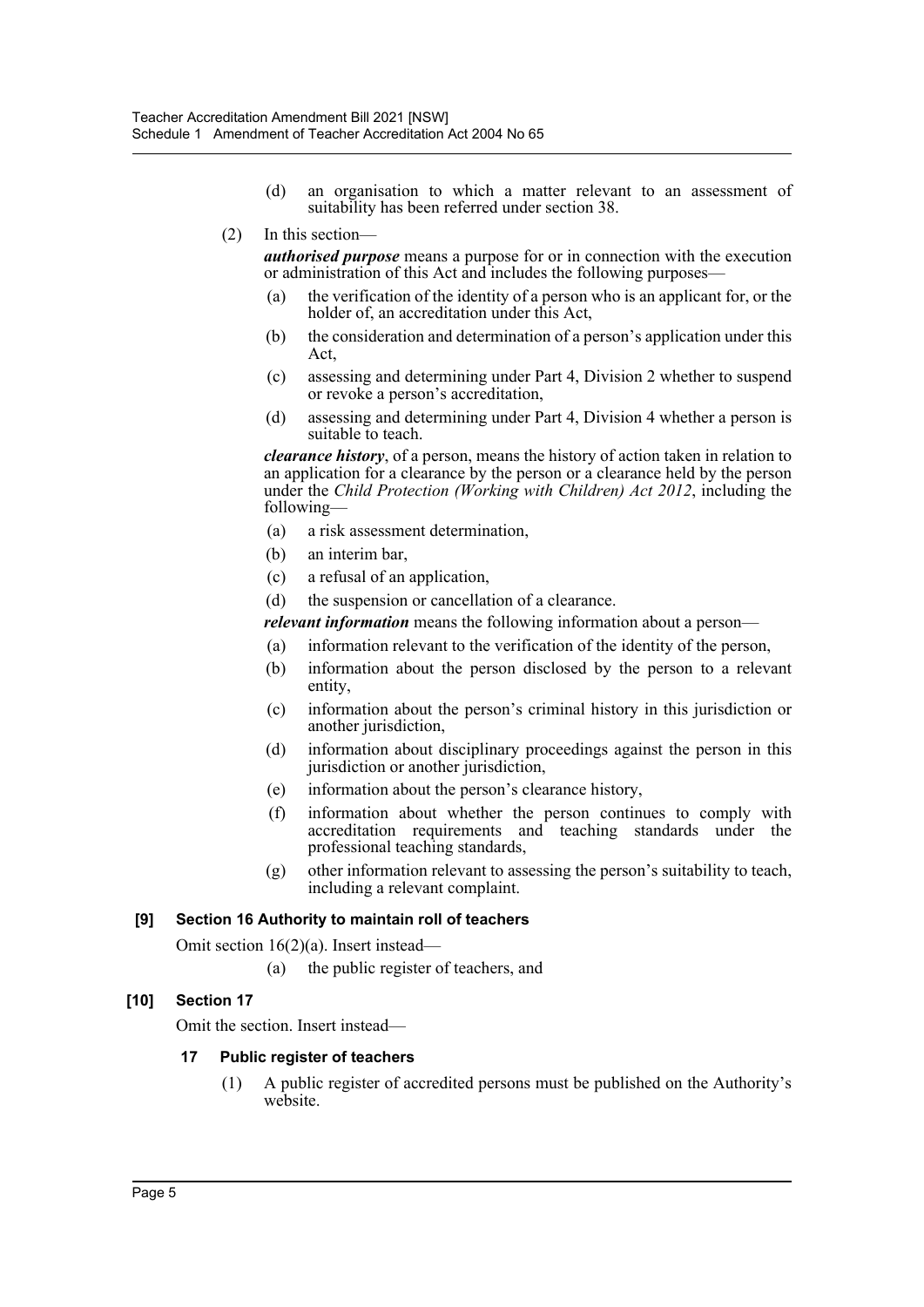- (2) The public register must contain the following information about an accredited person—
	- (a) the person's full name,
	- (b) the accreditation number specified on the person's certificate of accreditation,
	- (c) the type or level of accreditation held by the person.

# **[11] Section 18**

Omit the section. Insert instead—

# **18 Accreditation list**

- (1) The accreditation list must contain the following particulars in relation to each person who is accredited—
	- (a) the full name and date of birth of the person,
	- (b) the type or level of accreditation held by the person,
	- (c) the date on which the person was accredited,
	- (d) other information required by or under this Act or the regulations to be included on the accreditation list.
- (2) The accreditation list must contain the details of a decision by the Authority—
	- (a) to refuse an application to accredit a person, or
	- (b) to revoke the accreditation of a person, or
	- (c) to suspend the accreditation of a person.
- (3) The Authority may provide information contained in the accreditation list to the following-
	- (a) a school or an early childhood education centre,
	- (b) the person or body responsible for registering or accrediting teachers under the law of another jurisdiction, including outside Australia,
	- (c) another person or body prescribed by the regulations.

# **[12] Section 19 Minister may approve professional teaching standards**

Omit "to teacher accreditation authorities and" from section 19(2).

# **[13] Section 20 Matters to be dealt with by professional teaching standards**

Omit section 20(1)(c). Insert instead—

- (b1) the conditions and criteria relating to an individual's suitability to teach,
- (c) the procedures and guidelines to be followed in relation to the accreditation of persons under this Part, including the suspension or revocation of accreditation,

# **[14] Section 21 Accreditation of teachers**

Omit section 21(1) and (1A). Insert instead—

- (1) The Authority may, in accordance with this Part—
	- (a) grant accreditation for the purpose of teaching in a school or early childhood education centre, or
	- (b) accredit a non-school based teacher or non-centre based teacher, or
	- (c) grant non-practising accreditation.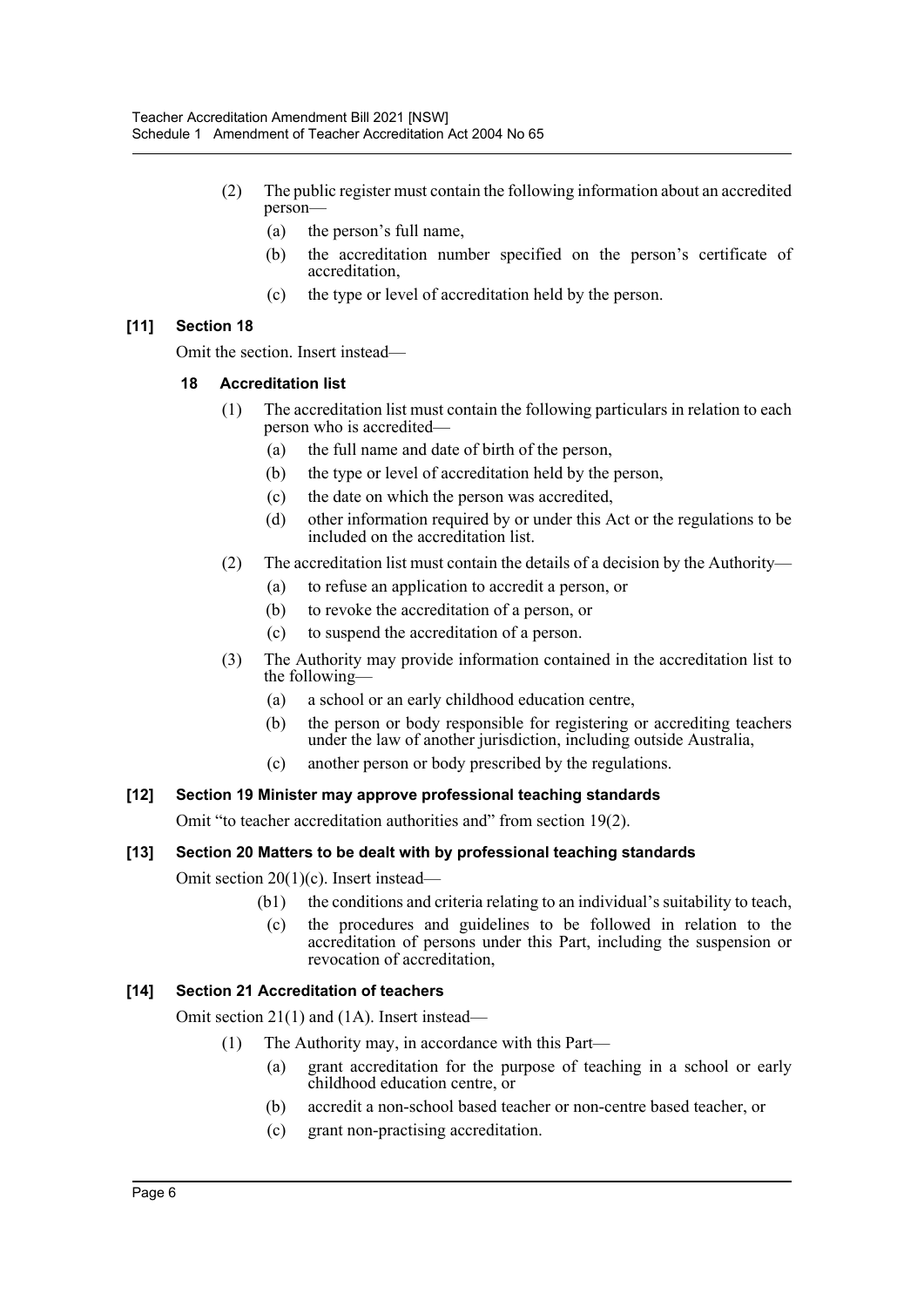# **[15] Sections 22 and 23**

Omit the sections. Insert instead—

# **22 Applications for accreditation**

- (1) A person may apply to the Authority for accreditation under this Part.
- (2) An application must—
	- (a) be in the form approved by the Authority (the *approved form*), and
	- (b) be accompanied by other information required by the Authority, and
	- (c) specify the type of accreditation applied for.
- (3) The approved form must include provision for the authorisation by the applicant of, and the consent by the applicant to, the following in connection with the application and at any time while the accreditation is in force—
	- (a) the conduct of a criminal record check in relation to the applicant,
	- (b) the disclosure of the applicant's criminal history and disciplinary history,
	- (c) other inquiries about the applicant relevant to—
		- (i) the suitability of the applicant to teach, or
		- (ii) the type of accreditation for which the applicant has applied.
- (4) The regulations may—
	- (a) prescribe the fee payable for an application and the way in which it must be paid, and
	- (b) require proof of identity to be provided by an applicant in the way prescribed by the regulations or approved by the Authority.

# **23 Notice of decisions by Authority**

- (1) The Authority must give written notice to the applicant of the following—
	- (a) a decision to grant an accreditation,
	- (b) a decision to refuse to grant an accreditation,
	- (c) an assessment the person is not suitable to teach under Division 4.
- (2) If the Authority grants an accreditation, the Authority must issue a certificate of accreditation to the person in the form approved by the Authority.
- (3) Notice of a decision referred to in subsection (1)(b) or (c) must state the following—
	- (a) the reasons for the decision,
	- (b) that the individual may appeal against the decision,
	- (c) how an application for appeal may be made and the period within which the application must be made.

# **[16] Section 24 Revocation of accreditation**

Insert after section  $24(1)(g)$ —

(h) the Authority has made an assessment the person is not suitable to teach under Division 4.

# **[17] Section 24C Notice to be given of intention to suspend or revoke accreditation**

Insert after section 24C(3)—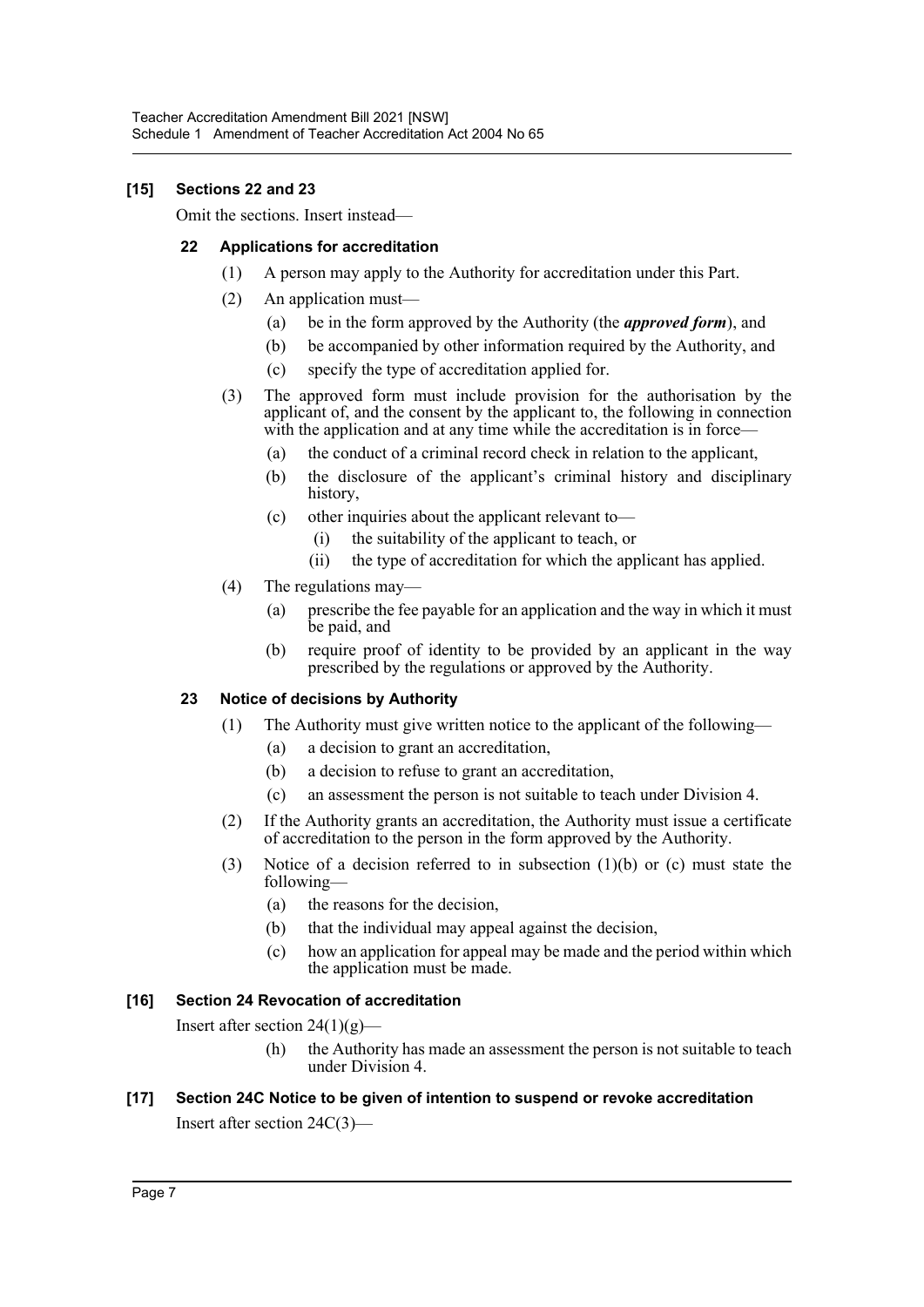- (4) This section does not apply to the suspension or revocation of a person's accreditation on the following grounds—
	- (a) the person is subject to an interim bar imposed under the *Child Protection (Working with Children) Act 2012*, section 17,
	- (b) the working with children check clearance for the person is cancelled under the *Child Protection (Working with Children) Act 2012*, section 23.

#### **[18] Section 24D Placing accreditation on hold during leave of absence from teaching**

Omit section 24D(3). Insert instead—

- (3) A person is taken not to be accredited under this Act during a period in which the person's accreditation is placed on hold.
- (3A) During the period
	- the person may undertake courses or carry out duties to enable the person to satisfy the requirements of the professional teaching standards relating to professional development and continuing teacher education, and
	- (b) the Authority may suspend or revoke the person's accreditation.

# **[19] Section 25A**

Omit the section. Insert instead—

#### **25A Working with children check clearances**

- (1) A person must not be accredited under this Part unless the person holds a working with children check clearance under the *Child Protection (Working with Children) Act 2012* that authorises the person to engage in paid child-related work.
- (2) It is a condition of the accreditation of a person under this Part that the person holds a working with children check clearance under the *Child Protection (Working with Children) Act 2012* that authorises the person to engage in paid child-related work.

#### **[20] Section 27 Administrative review of certain decisions**

Omit "a teacher accreditation authority" from section 27(1)(a).

Insert instead "the Authority".

#### **[21] Section 28 Requirement for teachers to be accredited**

Omit "on-site" from section 28(2)(b).

# **[22] Sections 28(3) and (4), 40A and 41 and Schedule 2**

Omit the provisions.

# **[23] Section 30 Provisional accreditation**

Omit ", within the first 12 months of the person's conditional accreditation," from section  $30(4)(a)$ .

# **[24] Sections 30(5)(b), 31(4)(c), 32, note, 33(1)(a) and (4)(b), and 40(1)**

Omit "by a teacher accreditation authority" wherever occurring.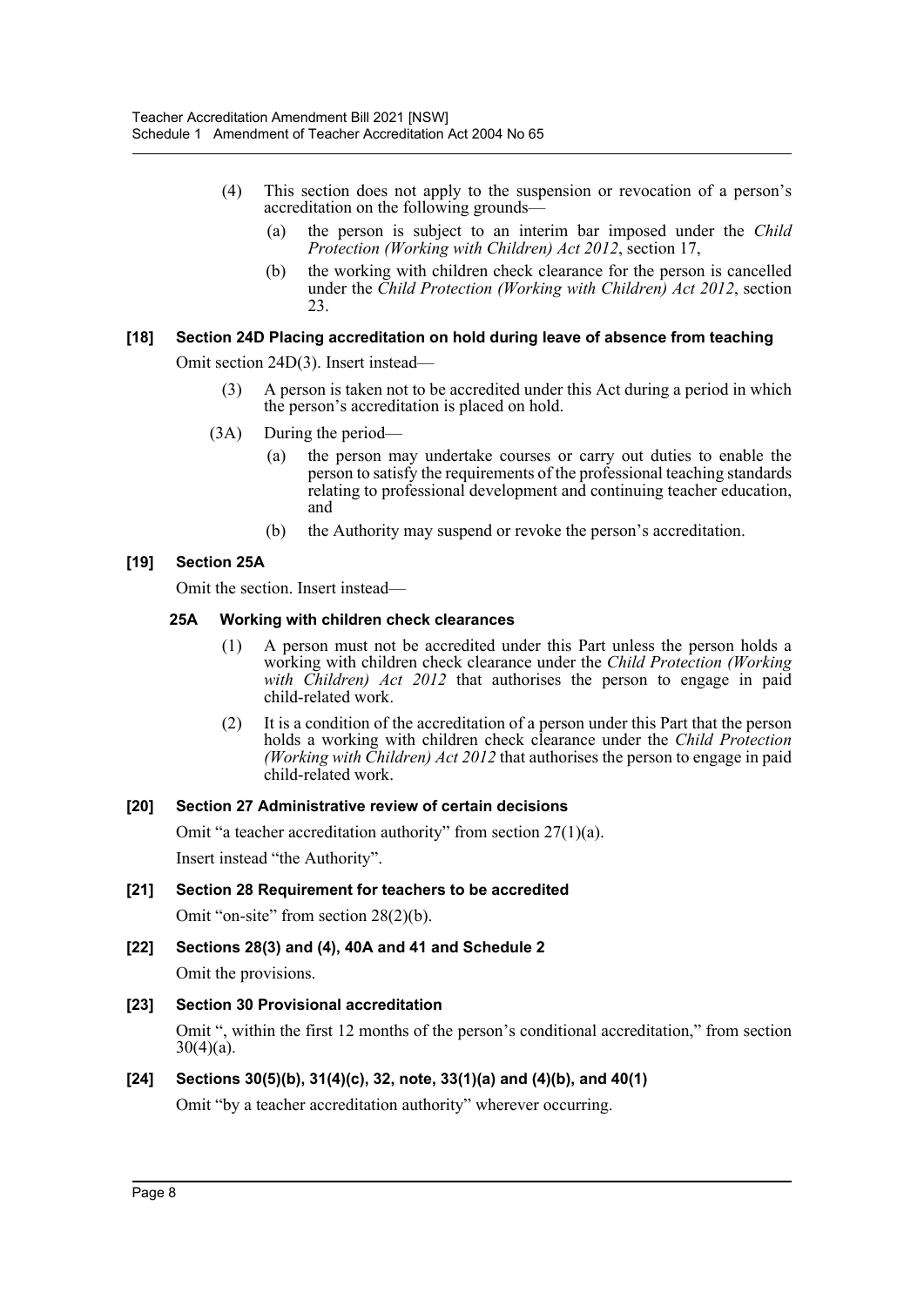#### **[25] Section 32 Accreditation of teachers at proficient teacher level**

Omit section 32(1)–(3). Insert instead—

- (1) The Authority may, on application by a person who is required to be accredited, accredit the person at proficient teacher level if—
	- (a) the person—
		- (i) is provisionally accredited under section 30, or
		- (ii) is conditionally accredited under section 31 and has completed an approved course, or
		- (iii) satisfies the requirements for accreditation prescribed by the regulations or specified in the rules of the Authority, and
	- (b) the Authority is satisfied the person meets the requirements for accreditation at proficient teacher level.
- (2) The Authority may refuse an application to accredit a person at proficient teacher level.
- (3) A decision by the Authority to accredit a person at proficient teacher level has no effect unless the person has completed an approved course.

#### **[26] Section 33 Provisional re-accreditation**

Omit section 33(1)(b). Insert instead—

(b) whose provisional accreditation or provisional re-accreditation has ceased because the person has failed to be accredited at proficient teacher level, or

#### **[27] Part 4, Division 4**

Insert after Division 3—

# **Division 4 Assessment of suitability to teach**

#### **34 Definition**

In this Division *assessment of suitability*—see section 35.

#### **35 When Authority may assess suitability to teach**

The Authority may carry out an assessment of a person's suitability to teach (an *assessment of suitability*)—

- (a) if the person applies for accreditation under this Part, or
- (b) periodically, as required by the rules of the Authority, or
- (c) if a complainant makes a relevant complaint to the Authority about the person, or
- (d) if the person is the subject of disciplinary proceedings commenced by a school or centre, or
- (e) if the person is the subject of criminal proceedings that, in the Authority's opinion, relate to an act or conduct that reflects adversely on a teacher's—
	- (i) professional standing or integrity, or
	- (ii) suitability or competence to teach, or
- (f) on the basis of a ground on which the Authority may revoke the person's accreditation.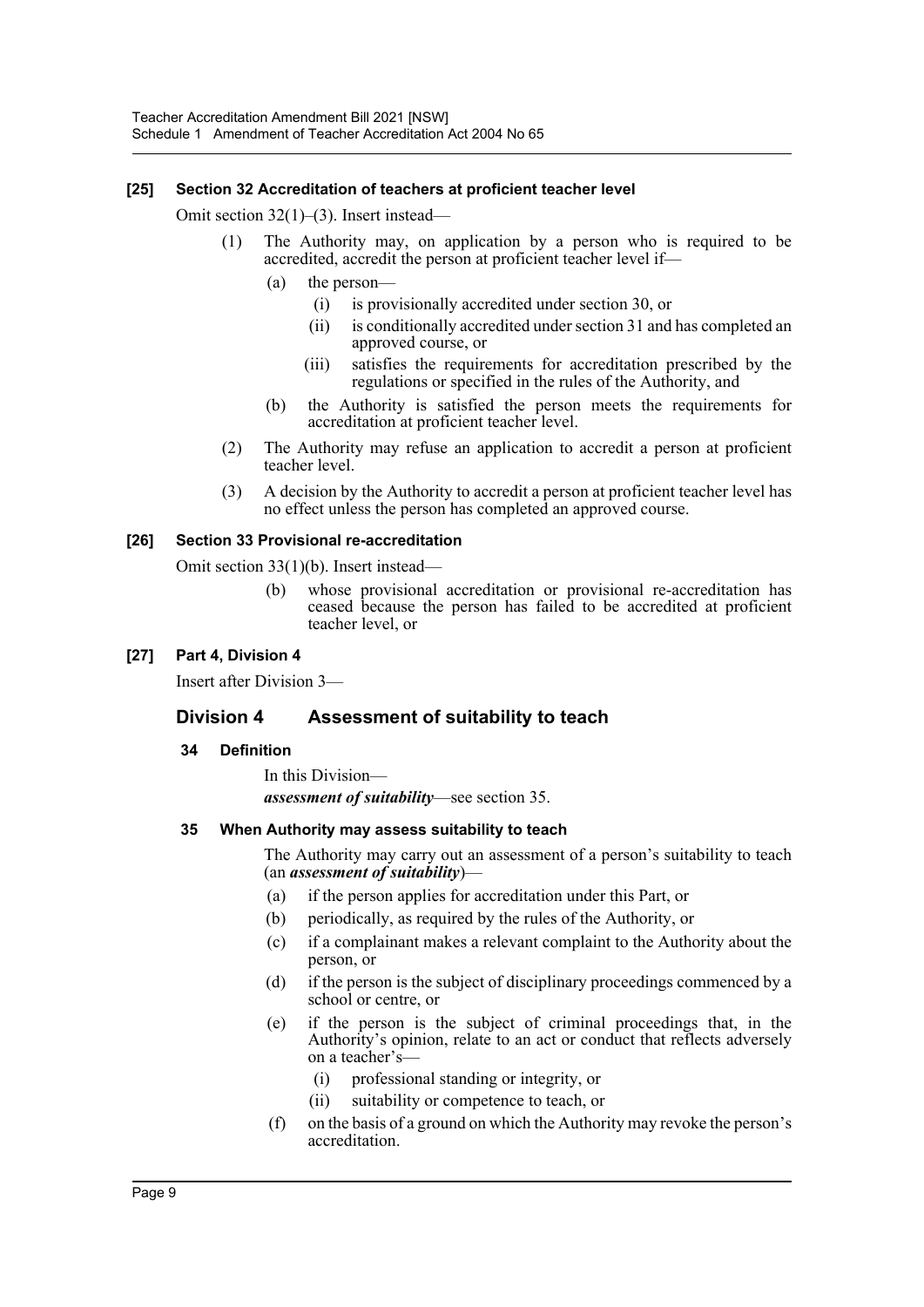# **36 Power to check criminal and disciplinary history**

- (1) In carrying out an assessment of suitability, the Authority must check the individual's criminal and disciplinary history.
- (2) For the purpose of checking an individual's criminal and disciplinary history, the Authority may obtain a written report about the criminal and disciplinary history of the individual from the following-
	- (a) the Commissioner of Police,
	- (b) the Children's Guardian,
	- (c) the employer or a former employer of the individual,
	- (d) another person, body or organisation in the State, another State or Territory or the Commonwealth, or outside Australia, that has access to records about the criminal or disciplinary history of the individual.

#### **37 Authority's other powers**

- (1) In carrying out an assessment of suitability, the Authority may, by written notice given to the individual, require the individual to do 1 or more of the following within a reasonable time stated in the notice—
	- (a) give the Authority further information or a document the Authority reasonably requires to assess the individual's suitability to teach,
	- (b) if the Authority is unable to obtain the criminal or disciplinary history of the person from another jurisdiction, including outside Australia make a statutory declaration setting out the individual's criminal or disciplinary history in the jurisdiction,
	- (c) undergo a health assessment at a reasonable place.
- (2) If the individual has applied for accreditation under this Part, the Authority may reject the application if the individual does not comply with the notice.
- (3) Information obtained under this section must not be used as evidence in civil or criminal proceedings against the person.

#### **38 Authority may refer matter for further investigation**

- (1) The Authority may, at any time, refer a matter relevant to an assessment of suitability to an appropriate entity for further investigation.
- (2) An appropriate entity to whom a matter is referred must provide the Authority with a report setting out the findings of the investigation.
- (3) In this section—

*appropriate entity* includes the following—

- (a) the Children's Guardian,
- (b) a law enforcement agency,
- (c) the employer of the person being assessed,
- (d) another person, body or organisation empowered by a law of the State or of another State or Territory or the Commonwealth to take investigatory, disciplinary or other action.

#### **38A Unsuitability to teach**

(1) The Authority may, after carrying out an assessment, decide an individual is not suitable for teaching if—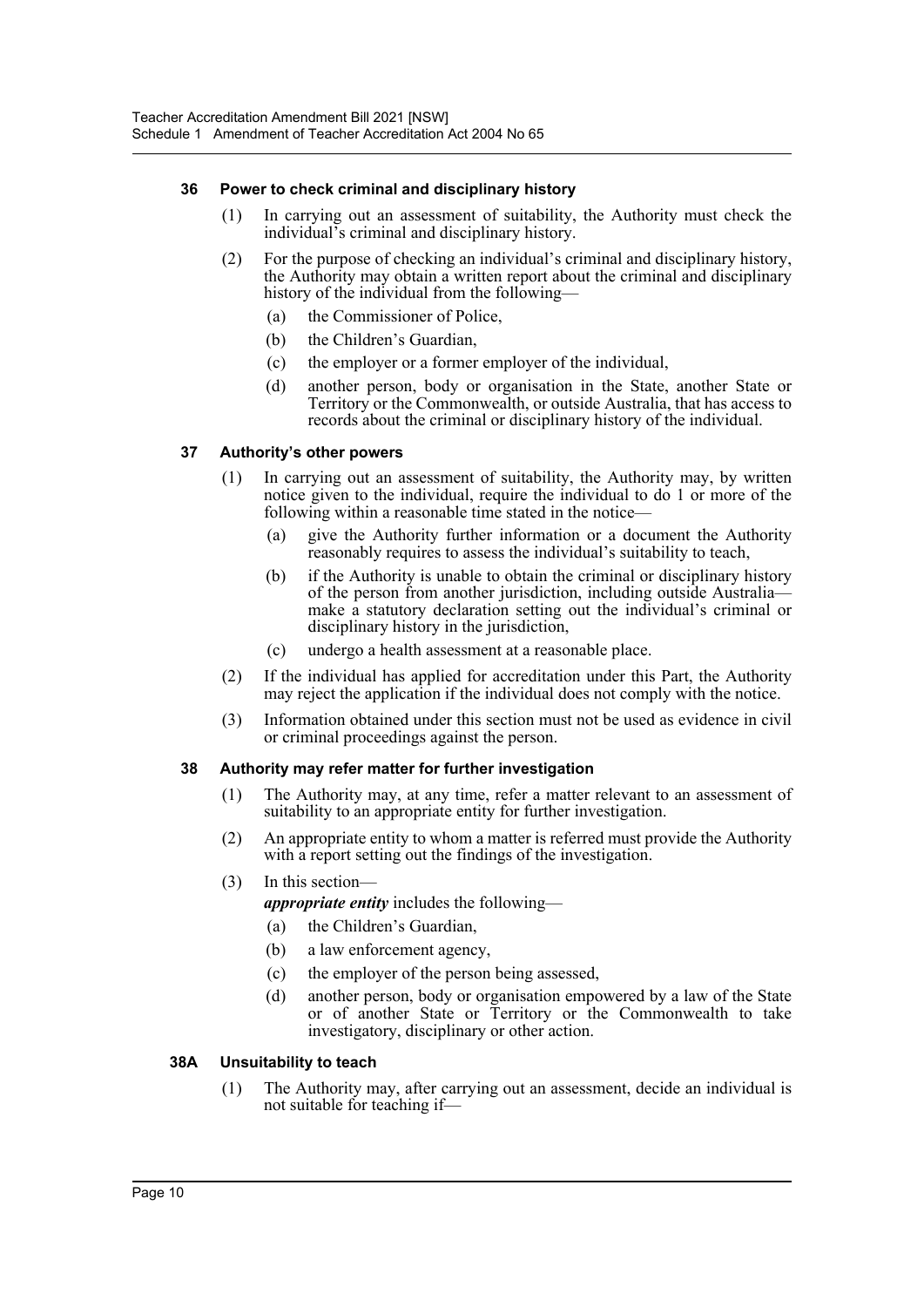- (a) considering the person's criminal and disciplinary history, the individual is not, in the Authority's opinion, a suitable person to teach, or
- (b) the individual fails to meet a standard in the professional teaching standards in relation to the individual's suitability to teach, or
- (c) in the Authority's opinion, the individual is for another reason—
	- (i) not a fit and proper person to teach, or
	- (ii) unable to teach competently.
- (2) Despite another provision of this Act, if the Authority decides the individual is not suitable for teaching, the Authority—
	- (a) if the individual has applied for accreditation under this Part—must refuse to accredit the individual, or
	- (b) if the individual holds an accreditation granted under this Part—may do 1 or more of the following—
		- (i) impose conditions on the accreditation as considered appropriate by the Authority in the circumstances,
		- (ii) suspend the accreditation,
		- (iii) revoke the accreditation.

#### **[28] Section 38B**

Insert before section 39—

#### **38B Non-practising accreditation**

- (1) The Authority may, on application by a person who is not required to be accredited, accredit the person at non-practising level if the person—
	- (a) satisfies the requirements for accreditation at non-practising level prescribed by the regulations or specified in the rules of the Authority, and
	- (b) does not intend to undertake the duties of a teacher in a school or early childhood education centre.
- (2) The Authority may refuse an application to accredit a person at non-practising level.

#### **[29] Section 39(2) and (4), and 40(2) and (3)**

Omit "A teacher accreditation authority" wherever occurring. Insert instead "The Authority".

#### **[30] Sections 39(4) and 40(3)**

Omit "the authority" wherever occurring. Insert instead "the Authority".

#### **[31] Section 42B**

Omit the section. Insert instead—

#### **42B Mandatory notifications by employers**

- (1) An employer of an accredited person who makes a relevant decision in relation to the person must—
	- (a) notify the Authority of the decision, and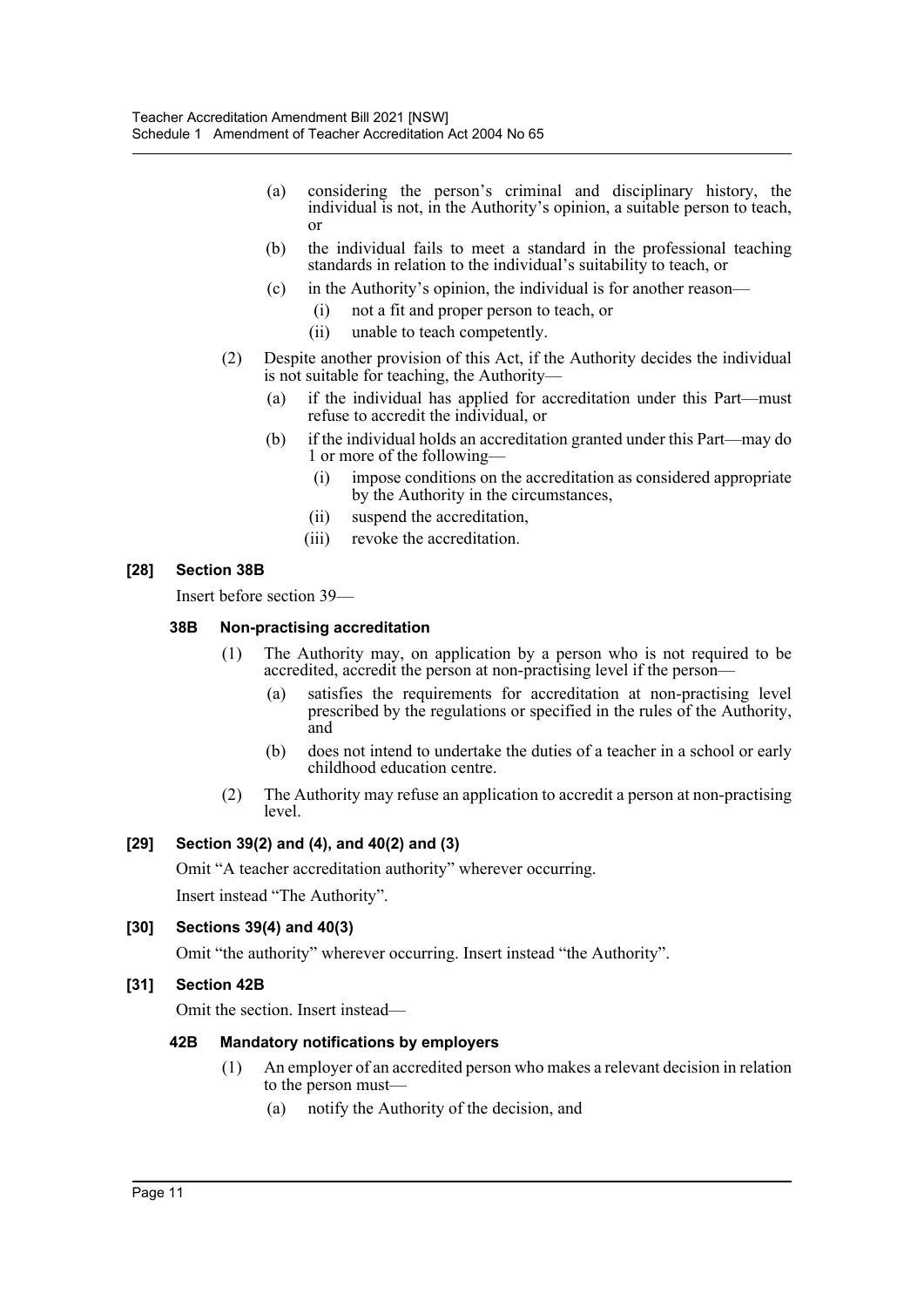(b) give the Authority all information that is or may be relevant to the decision.

Maximum penalty—50 penalty units.

- (2) A *relevant decision*, in relation to an accredited person, means a decision to—
	- (a) start or finalise disciplinary proceedings against the person in relation to alleged misconduct while employed as a teacher, or
	- (b) dismiss the person from employment as a teacher for a reason for which the accreditation of a person may be revoked under this Act, or
	- (c) include the person in the list of persons maintained by the Secretary under the *Teaching Service Act 1980*, section 7(1)(e) as a person who is not to be employed in the Teaching Service.
- (3) An employer of an accredited person must notify the Authority, in accordance with subsection (4), if the employer has, or is aware of, information that is or may be relevant to the grounds for which the person's accreditation may be suspended or revoked by the Authority.

Maximum penalty—50 penalty units.

(4) Notification must be given in accordance with the rules of the Authority.

#### **[32] Schedule 3 Savings and transitional provisions**

Insert at the end of the Schedule with appropriate Part and clause numbering—

# **Part Provisions consequent on enactment of Teacher Accreditation Amendment Act 2021**

#### **Definitions**

In this Part—

*amending Act* means the *Teacher Accreditation Amendment Act 2021*. *pre-amended Act* means the *Teacher Accreditation Act 2004* as in force immediately before the commencement of the amending Act.

*teacher accreditation authority* has the same meaning as in the pre-amended Act.

#### **Information sharing**

Section 7, as inserted by the amending Act, extends to information held by the Authority or a relevant entity before the commencement of the section.

#### **Existing accreditation and decisions by teacher accreditation authorities**

- (1) An accreditation granted by a teacher accreditation authority and in force immediately before the repeal day is taken to be an accreditation granted by the Authority.
- (2) A decision made by a teacher accreditation authority before the repeal day is taken to be a decision made by the Authority.
- (3) In this clause *repeal day* means the day on which section 21(1) is substituted by the amending Act.

#### **Teacher accreditation authorities—transitional arrangements for accreditation**

(1) During the relevant period—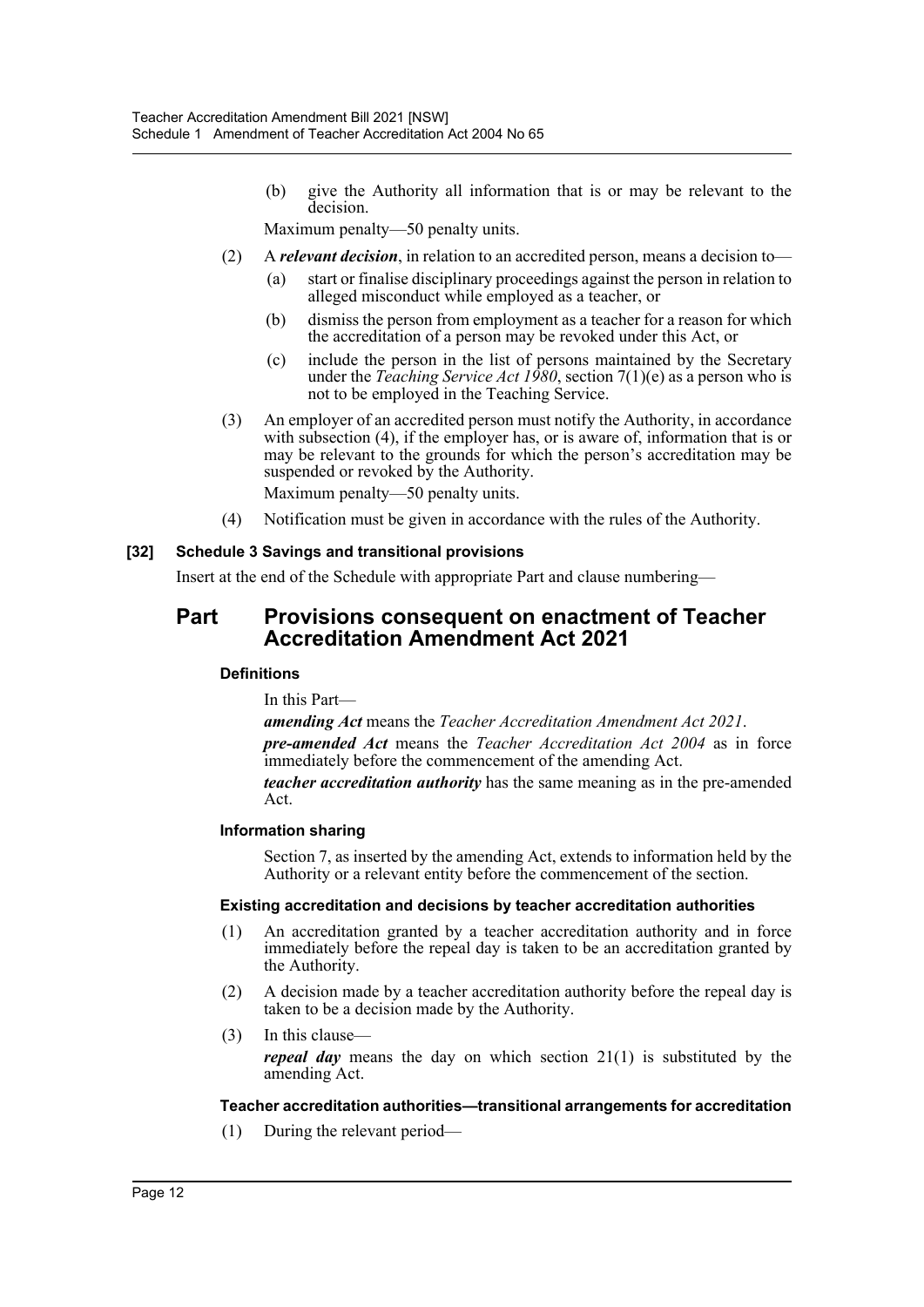- (a) a reference to the Authority in an accreditation provision is taken to include a reference to a person or body who was, immediately before the repeal of section 4 by the amending Act, a teacher accreditation authority, and
- (b) section 4 of the pre-amended Act continues to apply to a teacher accreditation authority for the purpose of accrediting a person under this Act.
- (2) In this clause *relevant period* means the period of 12 months after the substitution of section 21(1) by the amending Act.

#### **Assessment of suitability**

Part 4, Division 4, as inserted by the amending Act—

- (a) extends to offences committed, and conduct occurring, before the commencement of the Division, and
- (b) applies to a person accredited under this Act, whether or not the accreditation—
	- (i) was granted before the day on which the Division commences, or
	- (ii) is suspended.

#### **Abolition of Quality Teaching Committee**

- (1) The Quality Teaching Committee, as established under Part 2, Division 4 immediately before its repeal by the amending Act, is abolished.
- (2) Each member of the Quality Teaching Committee ceases to hold office as a member and is not entitled to remuneration or compensation because of the loss of the office.